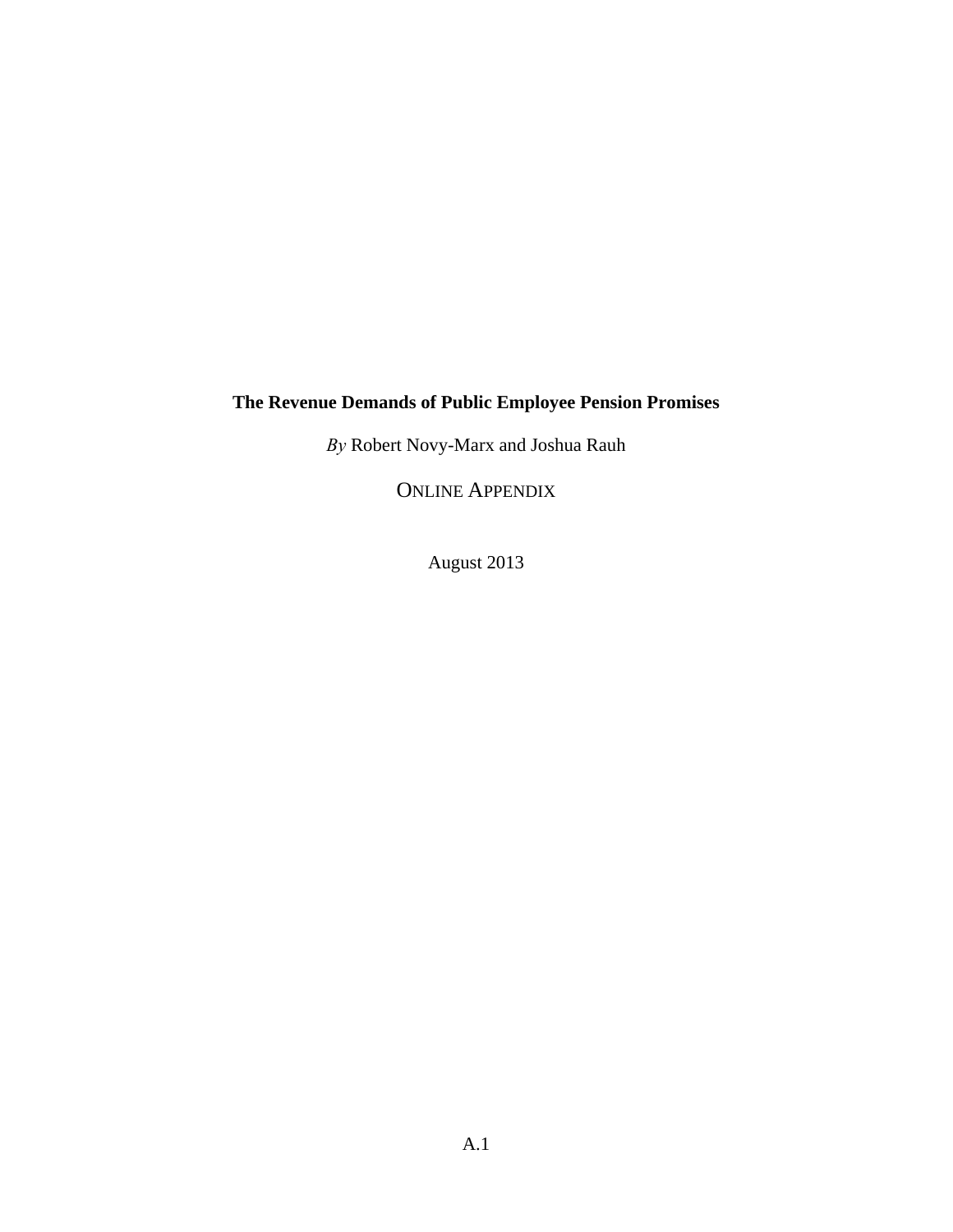#### A. *Contributions to Pension Systems*

 The study requires measures of contributions to state and local pension systems from both employees and governments. U.S. Census Bureau (2010a) contains data on total pension contributions to each level of government, decomposed into government contributions and employee contributions. For example, the data show that in California in 2008 there were \$6.04 billion in employee contributions to state-sponsored plans, \$11.37 billion in government contributions to state-sponsored plans, \$1.75 billion in employee contributions to locallysponsored plans, and \$4.39 billion in government contributions to locally-sponsored plans.

 Using calculations on contribution growth rates from Novy-Marx and Rauh (2011a), we estimate 2009 contributions based on the growth rate of employee and government contributions in the state plans covered by that study. For example, for California Novy-Marx and Rauh (2011a) found that between 2008 and 2009, employee contributions grew by 7.2% for the funds covered in that study (CalPERS, CalSTRS, and the University of California Retirement Plan), while government contributions shrank by 3.4%, so that total contributions shrank by  $0.1\%$ . Applying these growth rates to both the state and local cells for California, we estimate that in California in 2009, there were employee contributions of \$6.47 billion to state-sponsored plans and \$1.87 billion to locally-sponsored plans. There were government contributions of \$10.95 billion to state-sponsored plans and \$4.28 billion to locally-sponsored plans. The total government contributions were therefore  $$15.23$  billion (=  $$10.95 + $4.28$ ) and the total employee contributions were \$8.34 billion (=\$6.47 + \$1.87). These are estimates of total contributions to all DB pension systems sponsored by government entities in the state of California.

 When looking at contribution measures in systems that include Social Security, we add 6.2% of payroll to employer (and employee) contributions. For example, given the share of workers in California systems that are in Social Security, we estimate total government contributions including Social Security at \$19.46 billion in 2009, as opposed to \$15.23 billion excluding Social Security.

### B. *Calculations for Liability Cash Flows*

<u>.</u>

<sup>&</sup>lt;sup>1</sup> Employer contributions to CalPERS shrank from \$7.2 billion in 2008 to \$6.9 billion in 2009.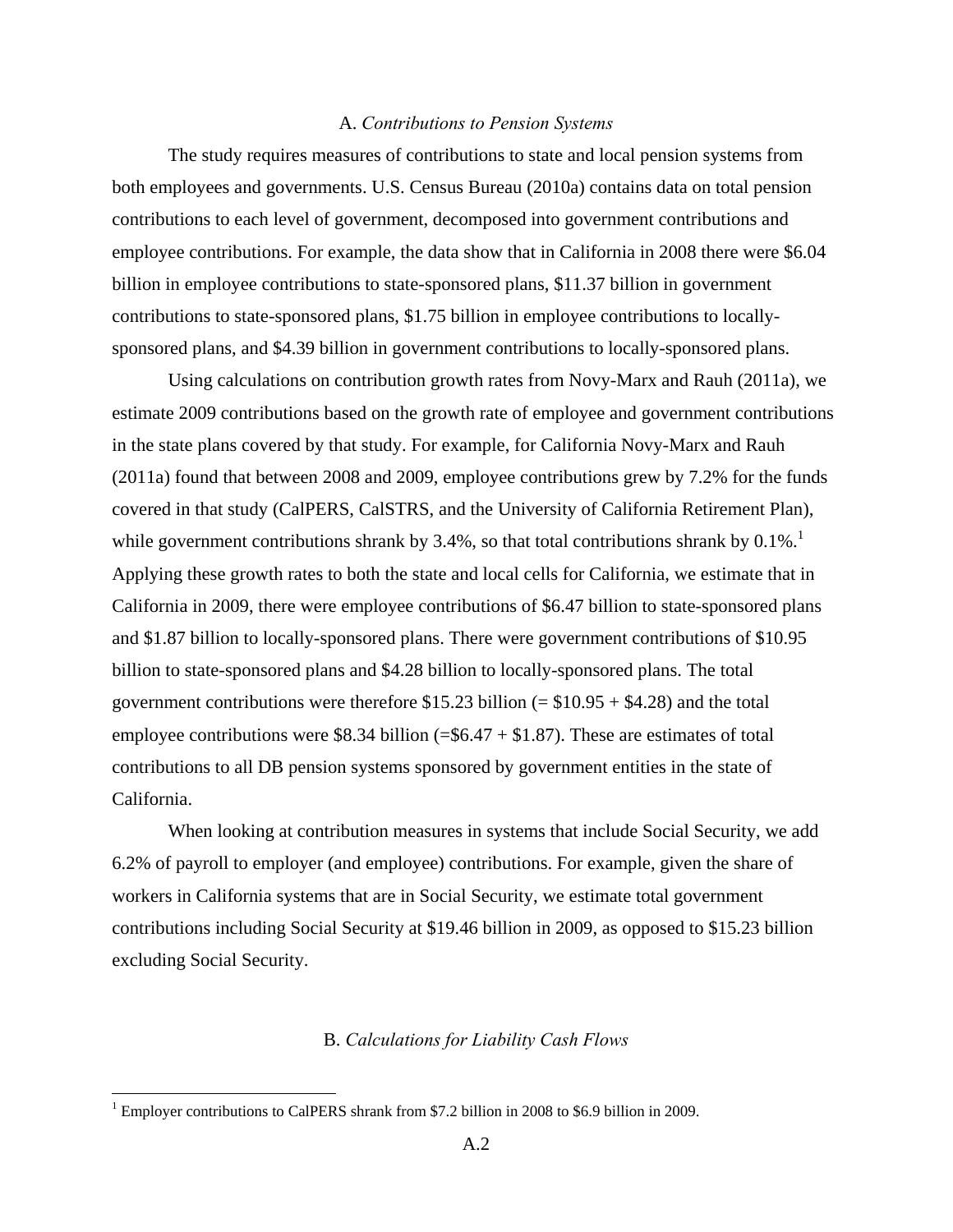The exercise of estimating cash flows is complicated by the fact that the actuarial liability employed by most systems is neither ABO cash flows nor expected cash flow of current workers under the existing plan (which is the Present Value of Benefits or PVB cash flow). Rather, in the grand majority of cases, the government actuaries report liabilities under a concept called Entry Age Normal (EAN).

There are three groups of plan members that must be considered: current employees, retirees, and separated vested workers (individuals that are no longer in public employment, are not currently receiving pension benefits, but are entitled to take them at some point in the future). Therefore, a plan's total liability cash flow *t* years in the future, recognized under the liability measure *m* ∈ {ABO,EAN,PVB}, comes from its promises to current workers, current annuitants, and separated workers not yet receiving benefits,

$$
\tilde{B}_t^m = \tilde{B}_t^{active,m} + \tilde{B}_t^{retired} + \tilde{B}_t^{separated}.
$$

A plan's total liability *t* years in the future due to its promises to its current workers is given by

$$
\tilde{B}_{t}^{active,m} = \sum_{a=R_1-t+1}^{R_F} \sum_{s=1}^{a-a_{\min}+1} \sum_{r=0}^{t-1} N_{a,s} \mu_{a,a+r} S_{a,a+t} b_{a,s,r,t}^m
$$

where  $R<sub>1</sub>$  is the first age at which workers can start taking benefits (typically assumed to be 55),  $R_F$  is the age of forced retirement (typically assumed to be 75),  $a_{\text{min}}$  is the age of the youngest workers typically assumed to be 21),  $N_{a.s}$  is the number of workers of age *a* with *s* years of service,  $\mu_{a,a+r}$  is the fraction of workers of age *a* separating in *r* years,  $S_{a,a+t}$  is the fraction of workers of age *a* surviving to age  $a + t$  (gender specific, and accounting for survivor benefits when applicable), and  $b_{a,s,r,t}^m$  is the average benefit payment *t* years in the future recognized under the accounting methodology *m* to a worker of age *a* with *s* years of service that separates in *r* years.

The benefit payments recognized under the ABO is given by

$$
b_{a,s,r,t}^{abo} = \mathbf{1}_{s \geq v} \lambda_{a+r} s \alpha_f w_{a,s} \left(1 + COLA\right)^{t - \max\{r, R_1 - a\}}
$$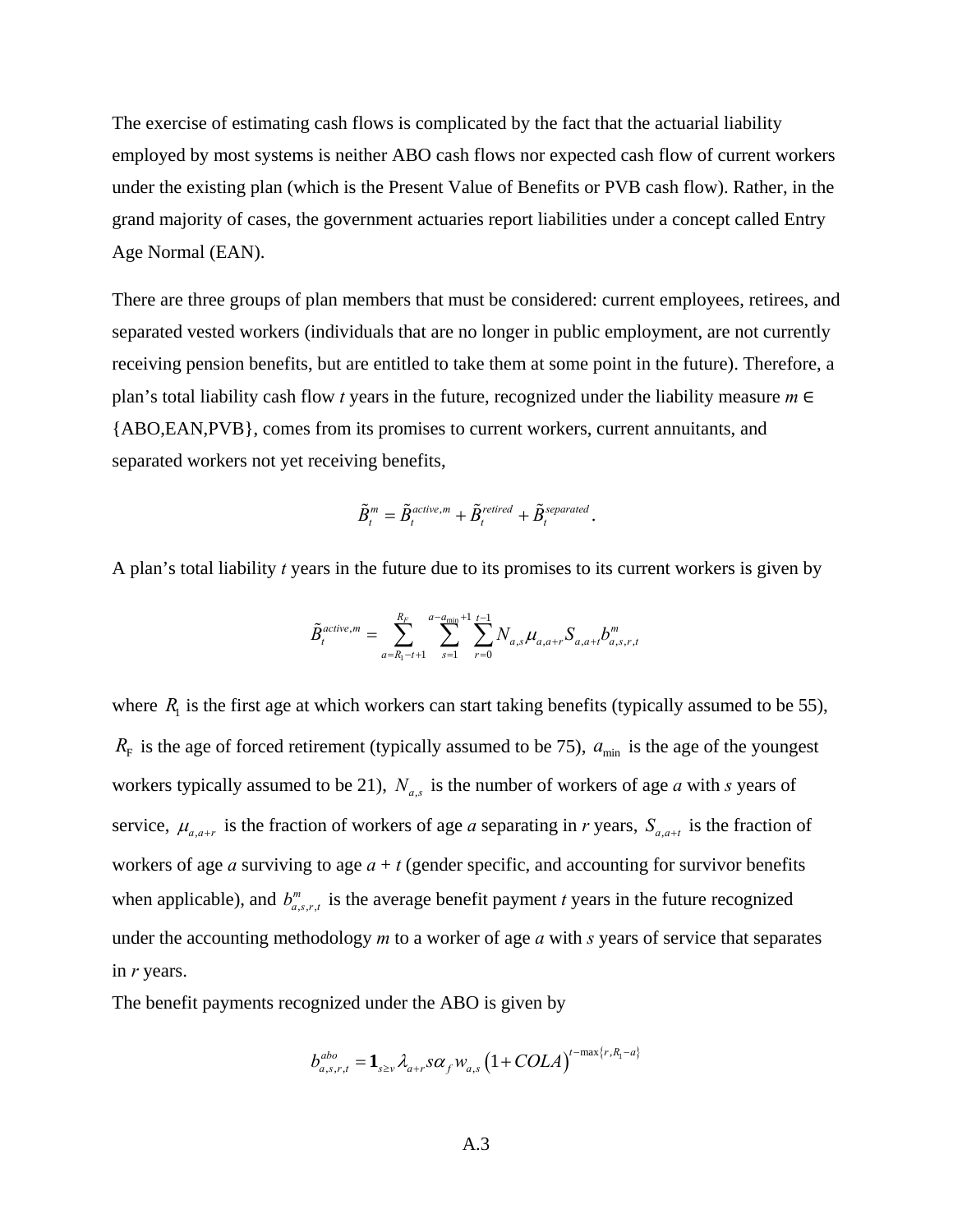where  $\mathbf{1}_{s>v}$  is an indicator variable that accounts for the *v* year vesting period (typically assumed to be five years),  $\lambda_{a+r} = 1 - BOR \times min\{R_2 - R_1, max\{R_2 - (a+r), 0\}\}\)$  and reflects the reduction in benefits (*BOR*, typically assumed to be 6%/year) made to workers that start taking benefits before the age of full retirement  $(R_2,$  typically assumed to be 60), under the assumption that separated workers begin taking retirement benefits as soon as they are eligible to do so because the buyout rate schedules employed by state and local retirement plans make early retirement actuarially favorable to workers,  $\alpha_f$  is the benefit factor, and  $w_{a,s}$  is the average salary of a worker of age *a* with *s* years of service, and the last factor accounts for the fact that the COLAs only apply after a worker starts taking benefits, which occurs after separation or when a worker reaches age  $R_1$ , whichever comes later.

The benefit payments recognized under the other accounting methodologies are given by

$$
b_{a,s,r,t}^m = \phi_{a,s,r}^m \mathbf{1}_{s+r \geq v} \lambda_{a+r} (s+r) \alpha_f \left( \prod_{i=1}^r (1+g_{a+i}) \right) w_{a,s} (1+COLA)^{t-\max\{r,R_1-a\}}
$$

where  $g_a$  is the rate of wage growth for a worker of age *a*, and  $\phi_{a,s,r}^m$  is the fraction of total benefit payments to a worker of age *a* with *s* years of service separating in *r* years recognized under the accounting methodology *m*. For the PVB, which fully recognizes benefit payments,  $\phi_{a.s.r}^{pvb} = 1$ ; for the PBO, which recognizes the benefit payments in proportion to the fraction of lifetime service performed to date,  $\phi_{a,s,r}^{pbo} = \frac{s}{s+1}$ ; *s*  $\phi_{a,s,r}^{pbo} = \frac{s}{s+r}$ ; and for the EAN, which recognizes the benefit payments in proportion to the fraction of discounted lifetime wages earned to date,

$$
\phi_{a,s,r}^{ean} = \frac{\sum_{i=1}^{s} S_{a-s,a-s+i} (1+r_a)^{-i} \prod_{j=1}^{i-1} (1+g_{a-s+j})}{\sum_{i=1}^{s+r} S_{a-s,a-s+i} (1+r_a)^{-i} \prod_{j=1}^{i-1} (1+g_{a-s+j})}
$$

where  $r_d$  is the rate used to discount cash flows.

A plan's total liability *t* years in the future due to its promises to its current annuitants is given by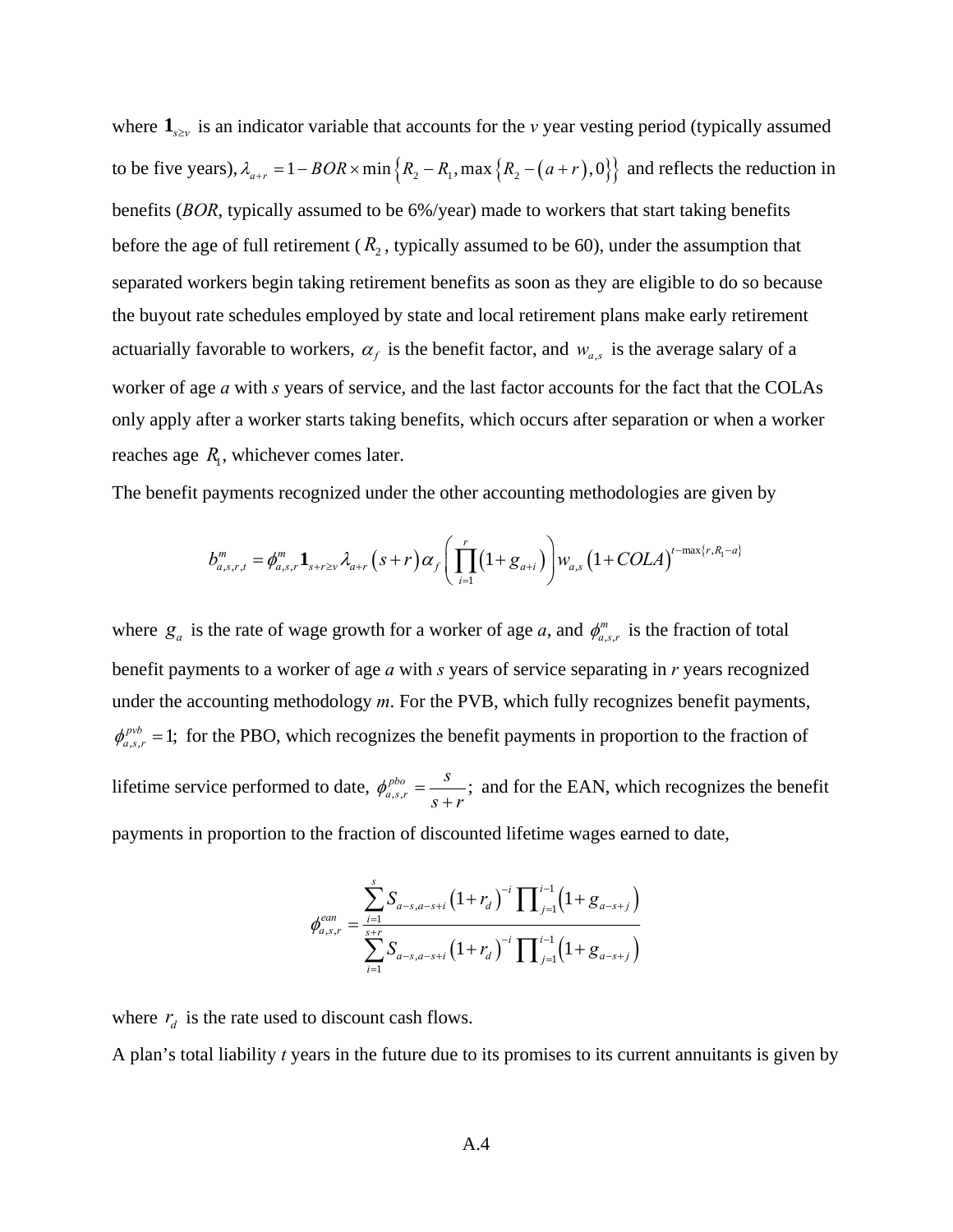$$
\tilde{B}_{t}^{retired} = \sum_{a=a_{\min}^{A}}^{a_{\max}^{A}} N_{a}^{A} S_{a,a+t} A_{a} (1+COLA)^{t}
$$

where  $a_{\min}^A$  and  $a_{\max}^A$  are the minimum and maximum age of current annuitants (typically assumed to be 45 and 95, respectively),  $N_a^A$  is the number of annuitants of age *a*, and  $A_a$  if the average benefit annual benefit payment to annuitants of age *a*.

A plan's total liability *t* years in the future due to separated vested workers not yet receiving benefits is given by

$$
\tilde{B}_{t}^{separated} = \sum_{s=v}^{s_{\text{max}}} \sum_{a=a_{\text{min}}+s}^{R_{1}} N_{a,s}^{S} S_{a,a+t} \lambda_{0} s b_{f} w_{a,s}^{S} \left(1+COLA\right)^{t-(R_{1}-a)}
$$

where  $N_{a,s}^S$  is the number of separated vested workers not yet receiving benefits of age *a* with service *s*, and  $w_{a,s}^S$  is these workers' average benefits eligible salary.

Total liability cash flows are calibrated to a plan's stated liability using a geometric series

$$
B_t^m = (1+\lambda)^{t-1} \tilde{B}_t^m,
$$

where  $\lambda$  is picked such that the calibrated cash flows, recognized under the accounting methodology employed by the state and discounted at the state chosen discount rate, yields the plan's stated liability. That is,  $\lambda$  is chosen to satisfy

$$
\sum_{t=1}^{\infty} \frac{\left(1+\lambda\right)^{t-1} \tilde{B}_{t}^{m_{stated}}}{\left(1+r_{stated}\right)^{t}} = L_{stated}
$$

where  $m_{\text{stated}}$ ,  $r_{\text{stated}}$  and  $L_{\text{stated}}$  are the plan's stated accounting methodology, discount rate and liability, respectively.

### C. *Normal Costs*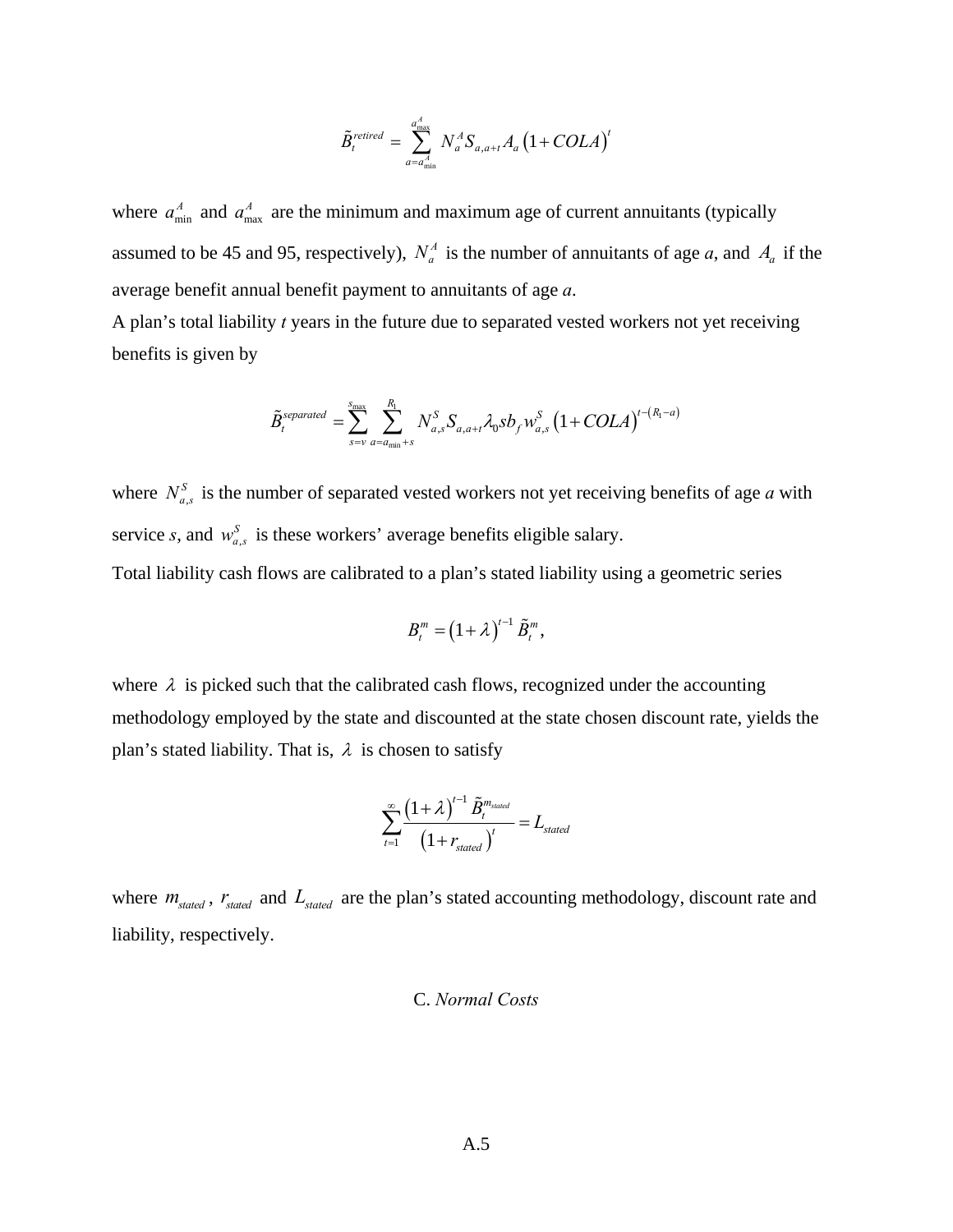In order to calculate the cost of new benefit accruals, or normal cost, we first determine the expected one year change in the benefit payments recognized under each accounting methodology

$$
\Delta \tilde{B}_t^{active,m} = \left( \sum_{a=R_1-t+1}^{R_F} \sum_{s=1}^{a-a_{\min}+1} \sum_{r=1}^{t-1} N_{a,s} \mu_{a,a+r} S_{a,a+t} \Delta b_{a,s,r,t}^m \right) + \tilde{B}_t^{new\_hires,m}
$$

where

$$
\Delta b_{a,s,r,t}^m = \omega_{a,s} b_{a+1,s+1,r-1,t-1}^m - b_{a,s,r,t}^m
$$

and we assume that either wages for workers of a given age and tenure grow at the rate of inflation  $\omega_{a,s} = 1 + i$  where *i* is the plan's inflation rate assumption, or that wages for workers of age a grow at the rate  $g_a$  so that  $\omega_{a,s} = (1 + g_a) w_{a,s} / w_{a+1,s+1}$ , and

$$
\tilde{B}_{t}^{new\_hires,m} = \sum_{a=R_1-t+1}^{R_F} \sum_{r=0}^{t-1} N_a^{new\_hires} \mu_{a,a+r} S_{a,a+t} (1+i) b_{a,1,r,t}^m
$$

where we assume that new workers with no previous service are hired to replace those that retire, and that new hires have the same age distribution as current workers in their first year of service,

$$
N_a^{new\_hires} = N_{a,1} \left( \sum_{a'=a_{\min}}^{R_F} \sum_{s=1}^{a'-a_{\min}+1} N_{a',s} \mu_{a',a'} \right) / \left( \sum_{a'=a_{\min}}^{R_F} N_{a',1} \right).
$$

We calibrate the change in the benefit payments using the same adjustment factor used to calibrate the currently recognized benefits,  $\Delta B_t^{active,m} = (1 - \lambda)^{t-1} \Delta \tilde{B}_t^{active,m}$ . The normal cost is the present value of the increase in the calibrated recognized benefits,

$$
NC^m = \sum_{t=2}^{\infty} (1 - r_t)^{-t} \Delta B_t^{active,m}
$$

where  $r<sub>t</sub>$  is the discount rate used to discount year  $t$  cash flows.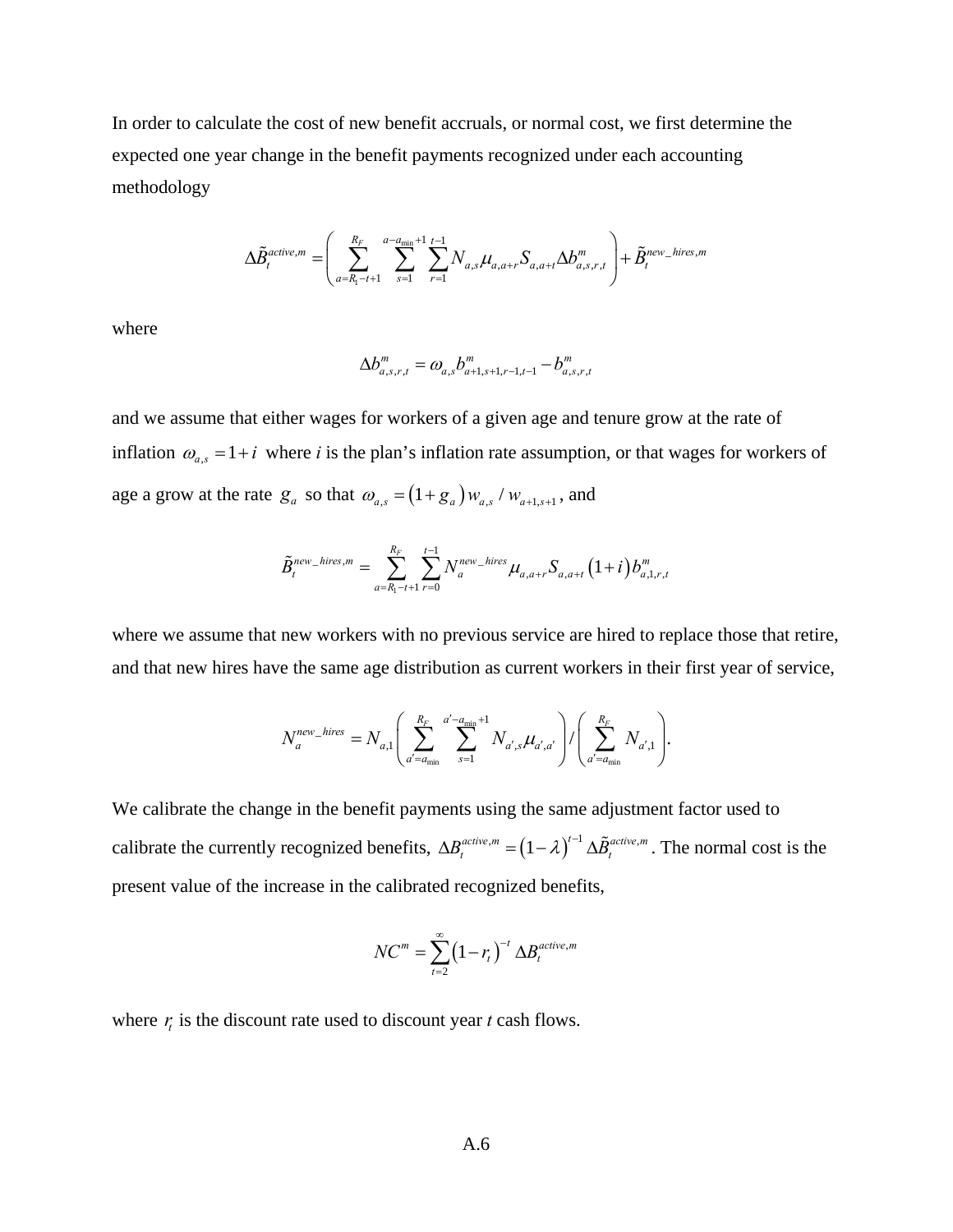FIGURE A1. SERVICE COST AS A PERCENT OF PAYROLL AND BENEFIT FACTORS

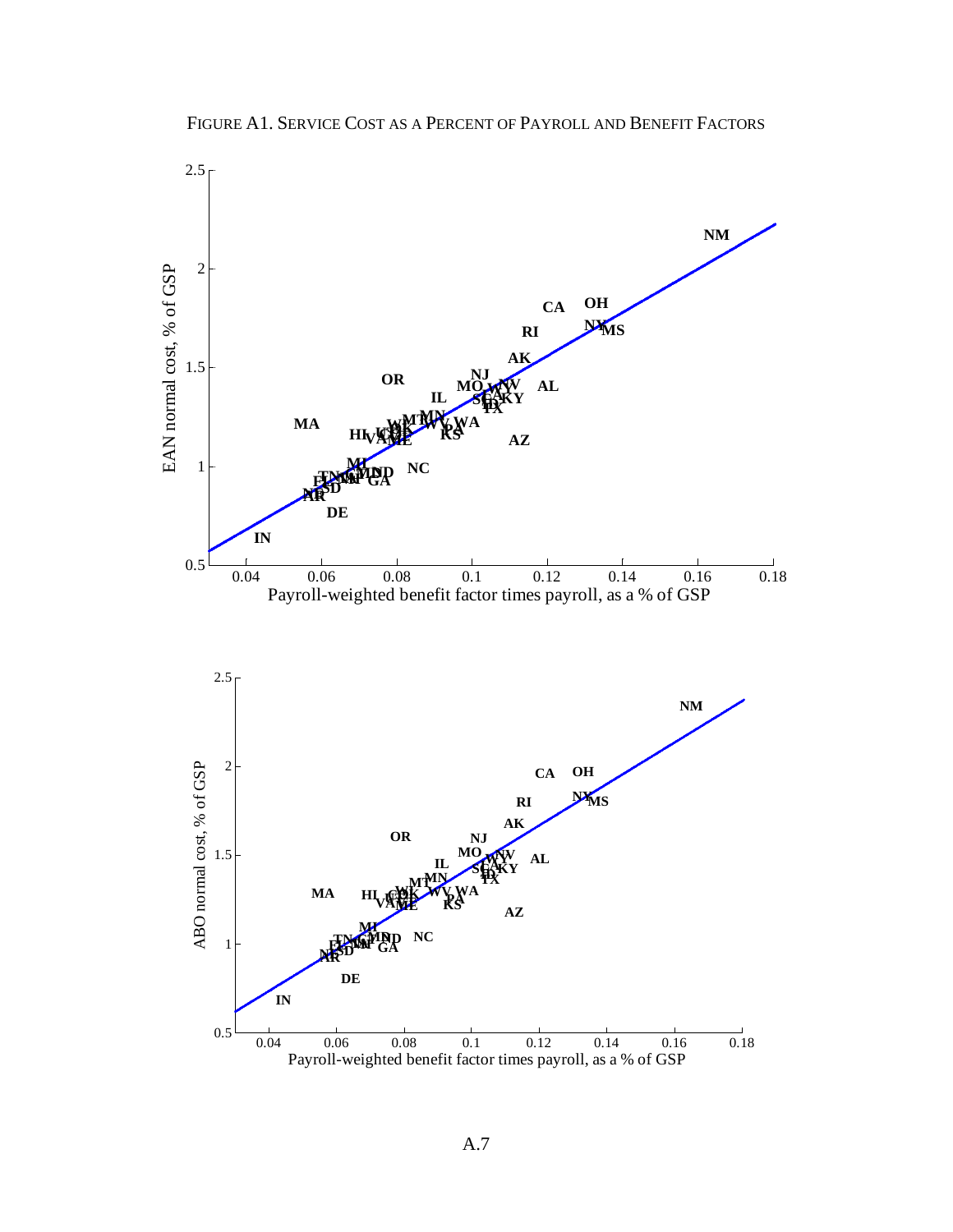FIGURE A2. PENSION DEBT AND NON-PENSION DEBT ARE COMPLEMENTS The horizontal axis is total municipal debt as recognized in the U.S. Census of Governments, as a percentage of GSP. The vertical axis is the gap between assets and the present value of liabilities on an ABO basis. Each additional dollar in municipal debt is associated with an additional 67 cents in ABO pension underfunding, and this relation has a t-statistic of 3.61.

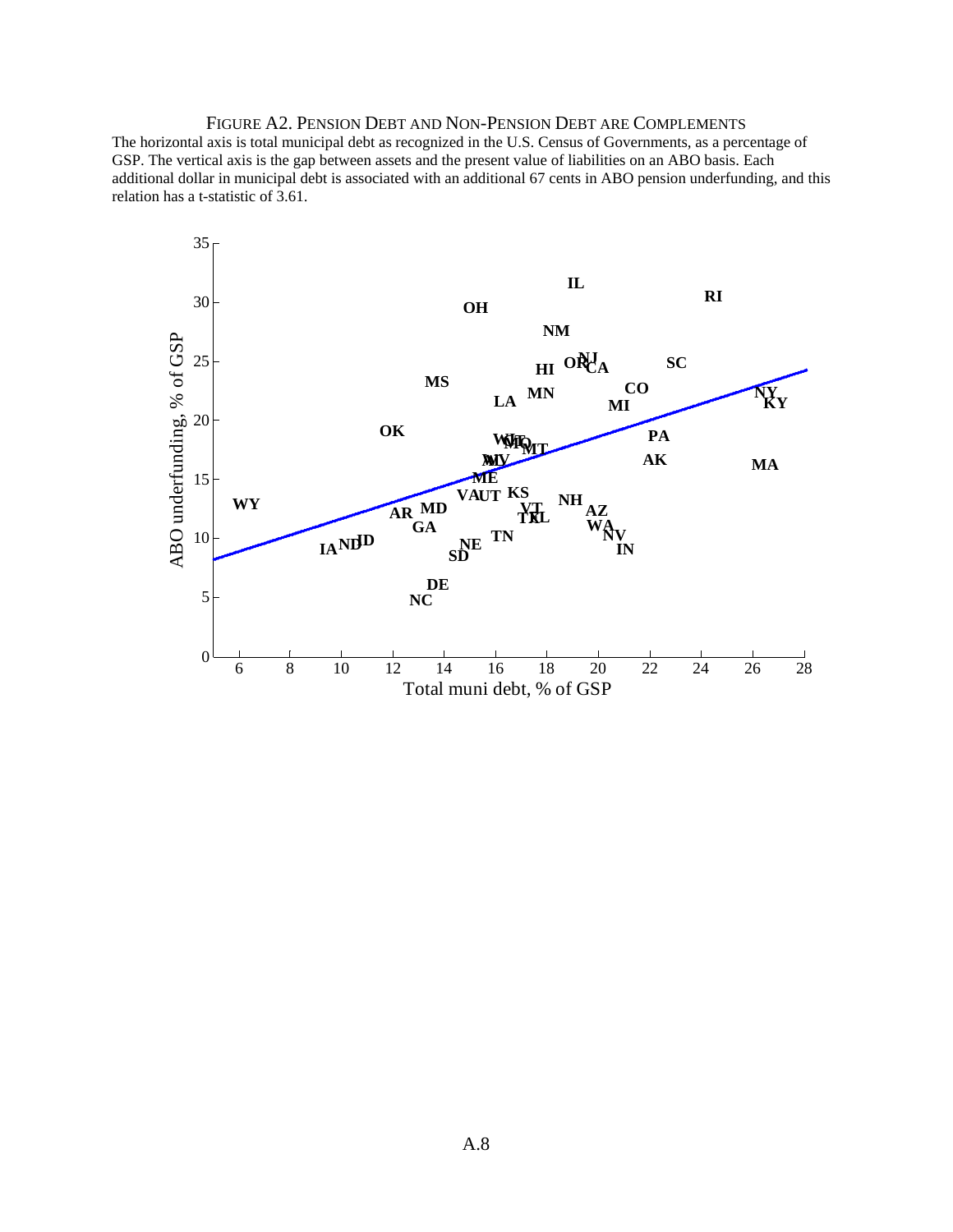|                              |                      |             |                  | Government Contributions Incl Social Security |          |          |                    |
|------------------------------|----------------------|-------------|------------------|-----------------------------------------------|----------|----------|--------------------|
|                              | <b>Total Payroll</b> | Own Revenue | <b>GSP</b>       | $%$ of                                        | % Own    |          | per                |
|                              | (SB)                 | (SB)        | (SB)             | Payroll                                       | Revenues | % of GSP | household          |
| New York                     | \$65.8               | \$197.7     | \$1,093.2        | 19.9%                                         | 6.6%     | 1.2%     | \$1,738.8          |
| Rhode Island                 | \$2.4                | \$6.8       | \$47.8           | 26.7%                                         | 9.3%     | 1.3%     | \$1,557.3          |
| Hawaii                       | \$3.7                | \$9.3       | \$66.4           | 19.1%                                         | 7.7%     | 1.1%     | \$1,436.4          |
| Virginia                     | \$17.5               | \$47.4      | \$408.4          | 23.8%                                         | 8.8%     | 1.0%     | \$1,374.0          |
| California                   | \$108.1              | \$262.0     | \$1,891.4        | 18.0%                                         | 7.4%     | 1.0%     | \$1,368.8          |
| Alaska                       | \$2.3                | \$10.8      | \$45.7           | 14.5%                                         | 3.1%     | 0.7%     | \$1,234.7          |
| Illinois                     | \$29.3               | \$76.8      | \$630.4          | 20.6%                                         | 7.9%     | 1.0%     | \$1,215.3          |
| New Mexico                   | \$4.7                | \$11.9      | \$74.8           | 19.8%                                         | 7.8%     | 1.2%     | \$1,194.0          |
| Connecticut                  | \$9.0                | \$26.2      | \$227.4          | 17.8%                                         | 6.1%     | 0.7%     | \$1,180.6          |
| Nevada                       | \$5.2                | \$15.3      | \$126.5          | 22.4%                                         | 7.6%     | 0.9%     | \$1,147.2          |
| New Jersey                   | \$26.9               | \$65.5      | \$483.0          | 13.4%                                         | 5.5%     | 0.7%     | \$1,078.0          |
| Alabama                      | \$10.2               | \$25.6      | \$169.9          | 18.7%                                         | 7.4%     | 1.1%     | \$1,050.8          |
| Maryland                     | \$11.5               | \$36.9      | \$286.8          | 19.5%                                         | 6.1%     | 0.8%     | \$1,026.0          |
| Oklahoma                     | \$6.3                | \$20.4      | \$153.8          | 23.2%                                         | 7.1%     | 0.9%     | \$1,022.2          |
| Wyoming                      | \$1.8                | \$6.7       | \$37.5           | 11.3%                                         | 3.1%     | 0.6%     | \$987.3            |
| West Virginia                | \$2.8                | \$10.2      | \$63.3           | 24.1%                                         | 6.7%     | 1.1%     | \$980.5            |
| Mississippi                  | \$5.9                | \$15.6      | \$95.9           | 18.9%                                         | 7.1%     | 1.2%     | \$973.0            |
| Washington                   | \$16.9               | \$47.2      | \$338.3          | 14.7%                                         | 5.3%     | 0.7%     | \$968.3            |
| Louisiana                    | \$8.8                | \$26.3      | \$208.4          | 17.5%                                         | 5.9%     | 0.7%     | \$891.3            |
| Indiana                      | \$10.8               | \$37.1      | \$262.6          | 20.2%                                         | 5.9%     | 0.8%     | \$882.1            |
| Massachusetts                | \$13.5               | \$46.9      | \$365.2          | 16.5%                                         | 4.7%     | 0.6%     | \$877.6            |
| South Carolina               | \$8.9                | \$26.5      | \$159.6          | 17.1%                                         | 5.7%     | 0.9%     | \$862.5            |
| Oregon                       | \$8.7                | \$23.8      | \$165.6          | 14.5%                                         | 5.3%     | 0.8%     | \$862.1            |
| Kansas                       | \$6.8                | \$18.4      | \$124.9          | 13.6%                                         | 5.0%     | 0.7%     | \$846.6            |
| Minnesota                    | \$13.5               | \$35.5      | \$260.7          | 12.7%                                         | 4.8%     | 0.7%     | \$843.8            |
| Utah                         | \$4.4                | \$15.9      | \$112.9          | 20.2%                                         | 5.6%     | 0.8%     | \$826.9            |
| Arizona                      | \$13.3               | \$32.6      | \$256.4          | 15.3%                                         | 6.2%     | 0.8%     | \$799.1            |
| Missouri                     | \$10.8               | \$30.0      | \$239.8          | 16.8%                                         | 6.0%     | 0.8%     | \$787.4            |
| Michigan                     | \$16.8               | \$56.9      | \$368.4          | 17.9%                                         | 5.3%     | 0.8%     | \$781.3            |
| Florida                      | \$28.6               | \$109.5     | \$737.0          | 19.3%                                         | 5.0%     | 0.7%     | \$771.8            |
| Iowa                         | \$6.4                | \$19.8      | \$142.3          | 13.8%                                         | 4.5%     | 0.6%     | \$769.3            |
| Idaho                        | \$2.7                | \$7.3       | \$54.0           | 17.0%                                         | 6.1%     | 0.8%     | \$757.4            |
| Delaware                     | \$2.1                | \$6.8       | \$60.6           | 12.1%                                         | 3.7%     | 0.4%     | \$748.7            |
| Montana                      | \$1.7                | \$5.6       | \$36.0           | 16.4%                                         | 4.9%     | 0.8%     | \$737.6            |
| New Hampshire                | \$2.5                | \$7.6       | \$59.4           | 14.4%                                         | 4.7%     | 0.6%     | \$706.2            |
| Arkansas                     | \$3.9                | \$14.5      | \$101.8          | 20.1%                                         | 5.4%     | 0.8%     | \$703.9            |
| Ohio                         | \$27.5               | \$67.8      | \$471.3          | 11.3%                                         | 4.6%     | 0.7%     | \$697.1            |
| Kentucky                     | \$7.9                | \$22.3      | \$156.6          | 14.4%                                         | 5.1%     | 0.7%     | \$685.1            |
| Tennessee                    | \$9.8                | \$34.8      | \$244.5          | 16.7%                                         | 4.7%     | 0.7%     | \$674.2            |
| Georgia                      | \$14.9               | \$49.6      | \$395.2          | 17.0%                                         | 5.1%     | 0.6%     | \$669.3            |
| Vermont                      | \$1.2                | \$4.3       | \$25.4           | 13.2%                                         | 3.7%     | 0.6%     | \$659.3            |
| Maine                        | \$2.1                | \$7.9       | \$51.3           | 16.1%                                         | 4.2%     | 0.6%     | \$655.0            |
| Wisconsin                    | \$12.3               | \$35.6      | \$244.4          | 11.4%                                         | 3.9%     | 0.6%     | \$641.3            |
|                              | \$1.5                | \$4.3       |                  |                                               | 4.7%     | 0.5%     |                    |
| South Dakota<br>North Dakota | \$1.2                | \$5.1       | \$38.3<br>\$31.9 | 13.1%                                         |          | 0.5%     | \$639.7<br>\$627.8 |
|                              |                      | \$14.4      |                  | 12.8%                                         | 3.0%     |          |                    |
| Nebraska                     | \$2.5                |             | \$86.4           | 16.8%                                         | 2.9%     | 0.5%     | \$610.2            |
| Pennsylvania                 | \$21.5               | \$77.3      | \$554.8          | 13.1%                                         | 3.6%     | 0.5%     | \$579.9            |
| Texas                        | \$54.8               | \$129.1     | \$1,144.7        | 9.0%                                          | 3.8%     | 0.4%     | \$520.3            |
| North Carolina               | \$18.7               | \$49.8      | \$398.0          | 9.5%                                          | 3.6%     | 0.4%     | \$495.0            |
| Colorado                     | \$7.9                | \$31.8      | \$252.7          | 11.3%                                         | 2.8%     | 0.4%     | \$462.8            |

TABLE A1—CONTRIBUTIONS, PAYROLL, AND REVENUES FOR STATE AND LOCAL SYSTEMS,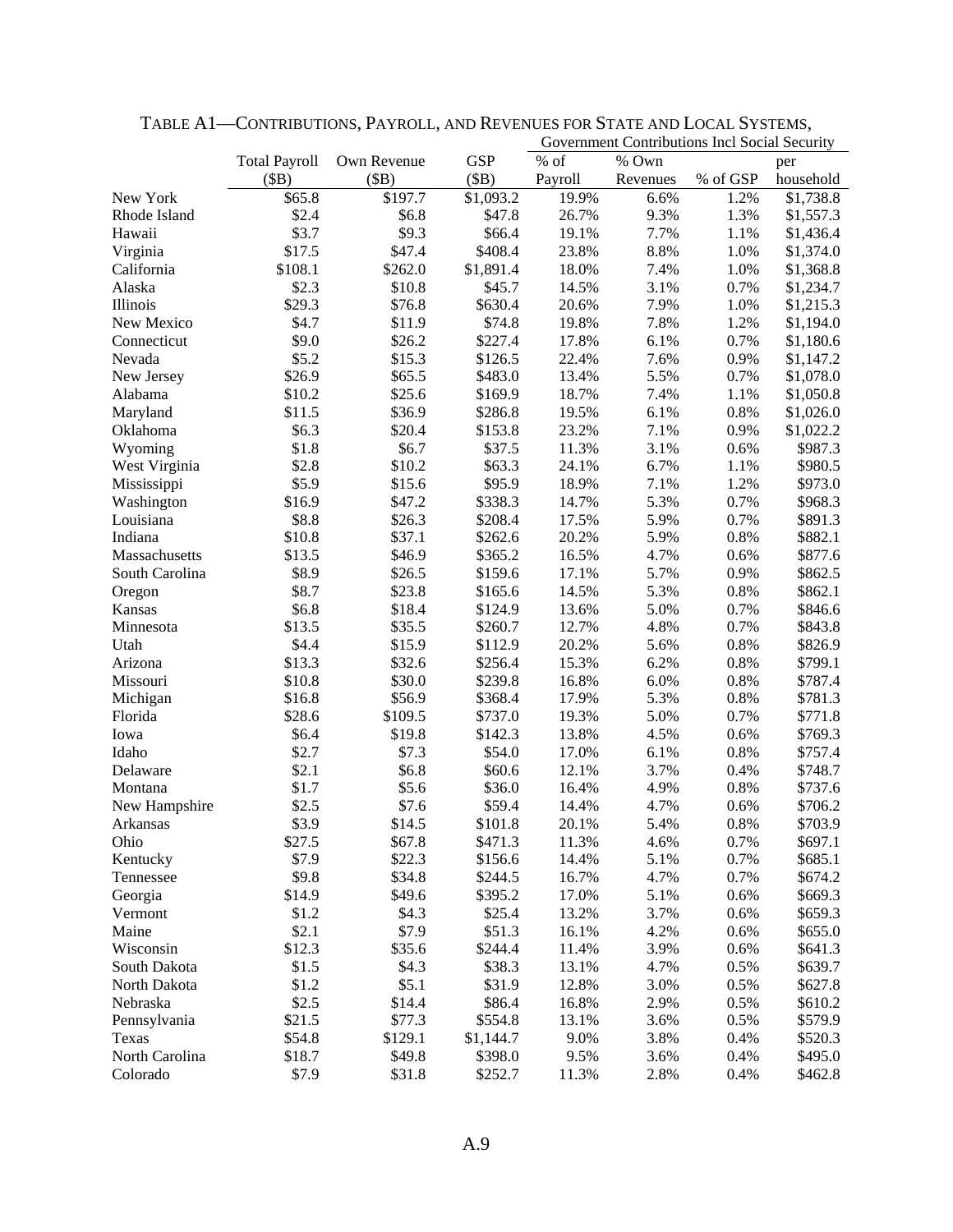|                                   |                                    |                        |             |            |                      | <b>Required Increase Above</b> |         |             |  |
|-----------------------------------|------------------------------------|------------------------|-------------|------------|----------------------|--------------------------------|---------|-------------|--|
|                                   | <b>Total Required Contribution</b> |                        |             |            | <b>Current Rates</b> |                                |         |             |  |
|                                   |                                    |                        | EAN, 10yr   |            |                      | ABO, 10yr                      |         | EAN, 10yr   |  |
|                                   | ABO, 10yr Average                  |                        | Average GSP |            | Average U.S.         |                                |         | Average GSP |  |
|                                   |                                    | <b>U.S. GSP Growth</b> | Growth      |            | <b>GSP</b> Growth    |                                |         | Growth      |  |
| Contributions / Payroll           |                                    |                        |             |            |                      |                                |         |             |  |
| Weighted Average                  | 40.0%                              |                        | 43.2%       |            | 23.7%                |                                | 26.8%   |             |  |
| Mean, StDev                       | 38.5%                              | 6.1%                   | 41.0%       | 7.0%       | 21.8%                | 6.8%                           | 23.7%   | 7.4%        |  |
| Min, Max                          | 24.6%                              | 56.1%                  | 26.1%       | 59.3%      | 7.5%                 | 42.5%                          | 8.8%    | 46.1%       |  |
| Min State, Max State              | NC                                 | CO                     | NC          | CO         | IN                   | CO                             | IN      | CO          |  |
| Contributions / Tax Revenue       |                                    |                        |             |            |                      |                                |         |             |  |
| Weighted Average                  | 22.3%                              |                        | 24.1%       |            | 13.2%                |                                | 15.0%   |             |  |
| Mean, StDev                       | 20.9%                              | 5.1%                   | 22.2%       | 5.7%       | 11.8%                | 4.4%                           | 12.9%   | 4.8%        |  |
| Min, Max                          | 12.7%                              | 35.2%                  | 13.6%       | 37.6%      | 3.6%                 | 24.7%                          | 4.2%    | 26.3%       |  |
| Min State, Max State              | IN                                 | <b>OR</b>              | ND          | <b>OR</b>  | IN                   | <b>OR</b>                      | IN      | <b>OR</b>   |  |
| Contributions / Total Own Revenue |                                    |                        |             |            |                      |                                |         |             |  |
| <b>Weighted Average</b>           | 13.9%                              |                        | 15.0%       |            | 8.2%                 |                                | 9.4%    |             |  |
| Mean, StDev                       | 12.6%                              | 2.9%                   | 13.5%       | 3.3%       | 7.2%                 | 2.6%                           | 7.8%    | 2.9%        |  |
| Min, Max                          | 7.3%                               | 19.2%                  | 7.5%        | 21.3%      | 2.2%                 | 13.4%                          | 2.6%    | 14.7%       |  |
| Min State, Max State              | <b>NE</b>                          | $\rm{NM}$              | AK          | IL         | IN                   | OH                             | IN      | OH          |  |
| Contributions / GSP               |                                    |                        |             |            |                      |                                |         |             |  |
| Weighted Average                  | 1.9%                               |                        | 2.1%        |            | 1.1%                 |                                | 1.3%    |             |  |
| Mean, StDev                       | 1.8%                               | 0.4%                   | 1.9%        | 0.5%       | 1.0%                 | 0.4%                           | 1.1%    | 0.4%        |  |
| Min, Max                          | 1.1%                               | 3.1%                   | 1.2%        | 3.3%       | 0.3%                 | 1.9%                           | 0.4%    | 2.1%        |  |
| Min State, Max State              | IN                                 | $\rm{NM}$              | DE          | NM         | IN                   | <b>OH</b>                      | IN      | <b>OH</b>   |  |
| Contributions / Household         |                                    |                        |             |            |                      |                                |         |             |  |
| Weighted Average                  | \$2,303                            |                        | \$2,486     |            | \$1,362              |                                | \$1,545 |             |  |
| Mean, StDev                       | \$2,105                            | \$637                  | \$2,240     | \$677      | \$1,196              | \$482                          | \$1,300 | \$521       |  |
| Min, Max                          | \$1,165                            | \$3,949                | \$1,268     | \$4,242    | \$329                | \$2,250                        | \$385   | \$2,419     |  |
| Min State, Max State              | IN                                 | ${\rm NY}$             | IN          | ${\rm NY}$ | IN                   | <b>NY</b>                      | IN      | <b>NY</b>   |  |
|                                   |                                    |                        |             |            |                      |                                |         |             |  |

## TABLE A2—NECESSARY CONTRIBUTIONS AND CONTRIBUTION INCREASES FOR FULL FUNDING IN 30 YEARS UNDER ALTERNATIVE ASSUMPTIONS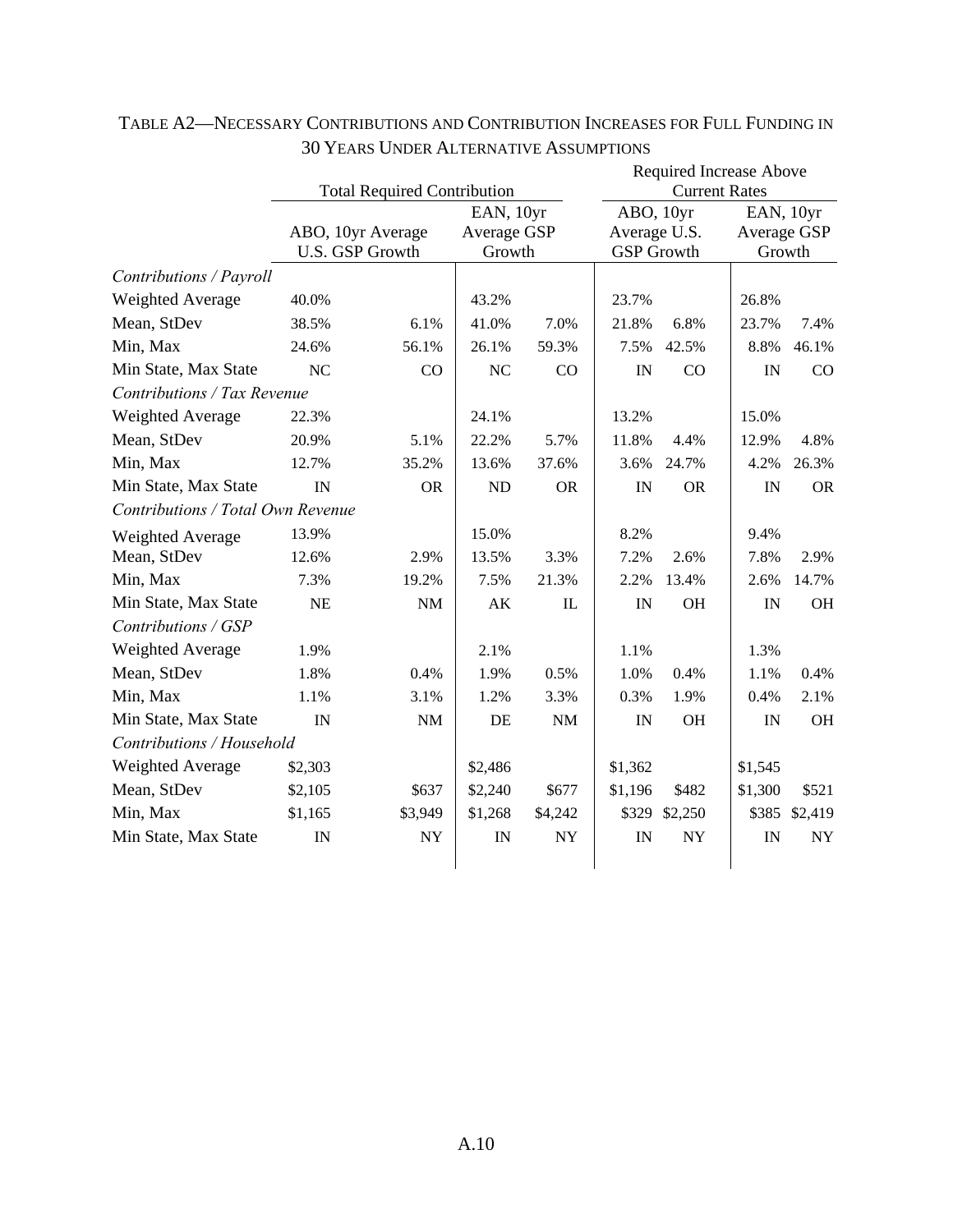|                                           |                                    |           |                                         |              | ABO, 10yr                                |            |                                    |            |
|-------------------------------------------|------------------------------------|-----------|-----------------------------------------|--------------|------------------------------------------|------------|------------------------------------|------------|
|                                           | ABO, 10yr<br>Average GSP<br>Growth |           | ABO, 10yr<br>Average GSP<br>Growth - 1% |              | Average<br><b>National GSP</b><br>Growth |            | EAN, 10yr<br>Average GSP<br>Growth |            |
|                                           |                                    |           |                                         |              |                                          |            |                                    |            |
|                                           |                                    |           |                                         |              |                                          |            |                                    |            |
| $\triangle$ [Contributions / Payroll]     |                                    |           |                                         |              |                                          |            |                                    |            |
| Weighted Average                          | 24.9%                              |           | 27.4%                                   |              | 24.2%                                    |            | 27.6%                              |            |
| Mean, Standard Dev                        | 21.6%                              | 8.7%      | 23.6%                                   | 10.0%        | 21.8%                                    | 7.7%       | 24.5%                              | 8.6%       |
| Min, Max                                  | 5.4%                               | 43.7%     | 6.3%                                    | 53.1%        |                                          | 4.6% 47.1% |                                    | 7.0% 49.0% |
| Min State, Max State                      | IN                                 | CO        | IN                                      | $\mathbf{I}$ | IN                                       | CO         | IN                                 | CO         |
| $\triangle$ [Contributions / Tax Revenue] |                                    |           |                                         |              |                                          |            |                                    |            |
| Weighted Average                          | 13.9%                              |           | 15.3%                                   |              | 13.5%                                    |            | 15.4%                              |            |
| Mean, Standard Dev                        | 11.8%                              | 5.6%      | 12.9%                                   | 6.4%         | 11.9%                                    | 5.0%       | 13.3%                              | 5.6%       |
| Min, Max                                  | 2.6%                               | 27.8%     | 3.0%                                    | 30.1%        |                                          | 2.2% 29.1% |                                    | 3.4% 30.3% |
| Min State, Max State                      | IN                                 | <b>OR</b> | IN                                      | OH           | IN                                       | <b>OR</b>  | IN                                 | <b>OR</b>  |
| $\triangle$ [Contributions / Own Revenue] |                                    |           |                                         |              |                                          |            |                                    |            |
| Weighted Average                          | 8.7%                               |           | 9.5%                                    |              | 8.4%                                     |            | 9.6%                               |            |
| Mean, Standard Dev                        | 7.2%                               | 3.3%      | 7.8%                                    | 3.9%         | 7.2%                                     | 2.9%       | 8.1%                               | 3.4%       |
| Min, Max                                  | 1.6%                               | 16.7%     | 1.8%                                    | 20.2%        |                                          | 1.3% 15.6% |                                    | 2.0% 17.3% |
| Min State, Max State                      | IN                                 | OH        | IN                                      | IL           | IN                                       | <b>OR</b>  | IN                                 | <b>OH</b>  |
| $\triangle$ [Contributions / GSP]         |                                    |           |                                         |              |                                          |            |                                    |            |
| Weighted Average                          | 1.2%                               |           | 1.3%                                    |              | 1.2%                                     |            | 1.3%                               |            |
| Mean, Standard Dev                        | 1.0%                               | 0.5%      | 1.1%                                    | 0.6%         | 1.0%                                     | 0.4%       | 1.1%                               | 0.5%       |
| Min, Max                                  | 0.2%                               | 2.4%      | 0.3%                                    | 2.7%         | 0.2%                                     | 2.2%       | 0.3%                               | 2.5%       |
| Min State, Max State                      | IN                                 | OH        | IN                                      | OH           | IN                                       | <b>OR</b>  | IN                                 | <b>OH</b>  |
| ∆[Contributions / Household]              |                                    |           |                                         |              |                                          |            |                                    |            |
| Weighted Average                          | \$1,435                            |           | \$1,578                                 |              | \$1,394                                  |            | \$1,591                            |            |
| Mean, Standard Dev                        | \$1,196                            | \$584     | \$1,305                                 | \$666        | \$1,211                                  | \$564      | \$1,353                            | \$609      |
| Min, Max                                  | \$237                              | \$2,553   | \$274                                   | \$3,130      | \$201                                    | \$2,541    | \$307                              | \$2,634    |
| Min State, Max State                      | IN                                 | <b>OH</b> | IN                                      | IL           | IN                                       | WY         | IN                                 | <b>OH</b>  |

TABLE A3—CONTRIBUTION INCREASES INCLUDING TIEBOUT EFFECT, NO POLICY CHANGES